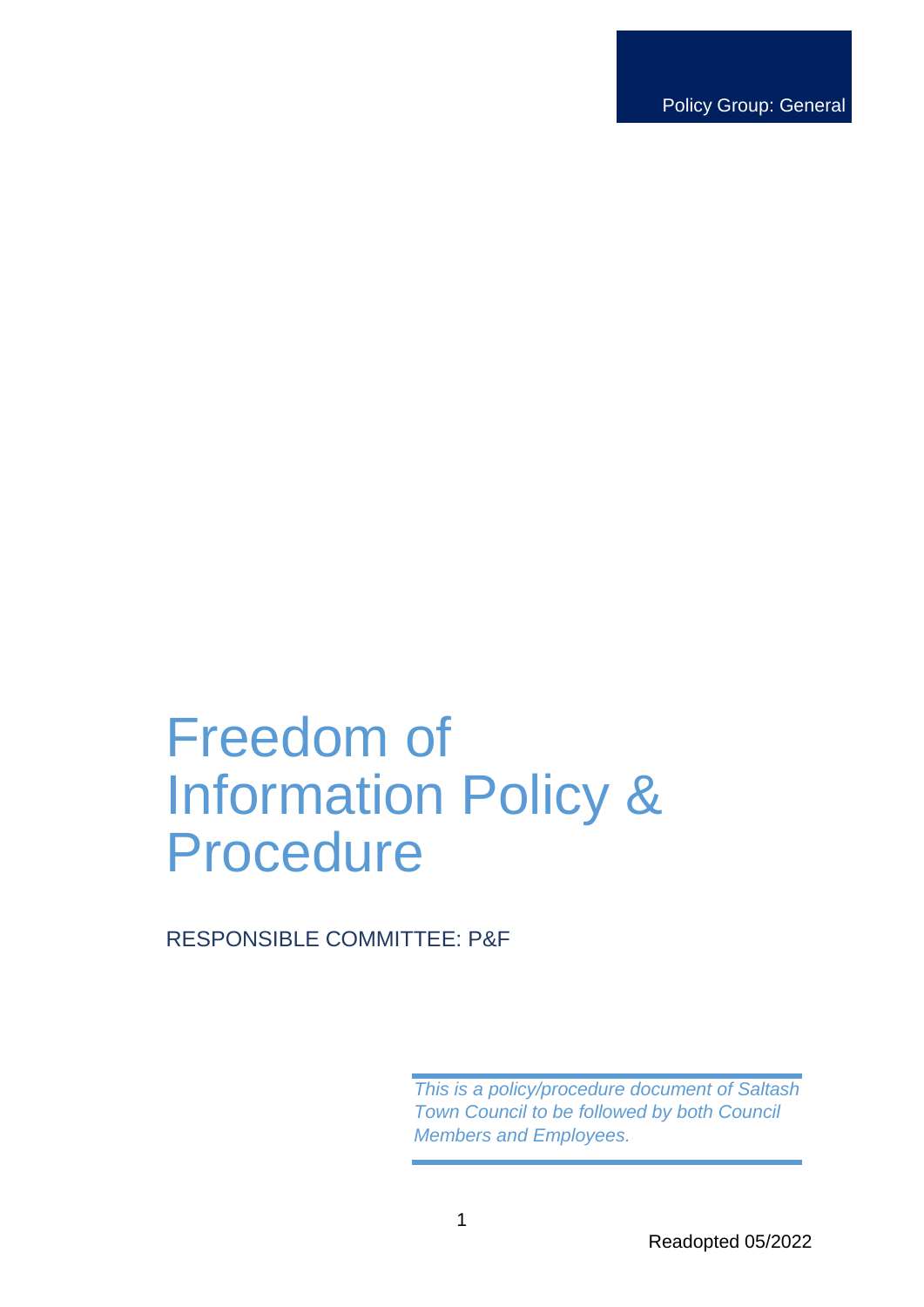| <b>Current Document Status</b>       |                       |                    |                 |  |
|--------------------------------------|-----------------------|--------------------|-----------------|--|
| <b>Version</b>                       | 3/2022                | <b>Approved by</b> | <b>ATM</b>      |  |
| <b>Date</b>                          | April 2021            | <b>Date</b>        | 05.05.2022      |  |
| <b>Responsible</b><br><b>Officer</b> | <b>AJT</b>            | Minute no.         | 54/22/23b(viii) |  |
| <b>Next review date</b>              | Annual or as required |                    |                 |  |

| <b>Version History</b> |                |                      |                                                                                       |  |
|------------------------|----------------|----------------------|---------------------------------------------------------------------------------------|--|
| Date                   | <b>Version</b> | <b>Author/Editor</b> | <b>Notes</b>                                                                          |  |
| <b>June 2018</b>       | 1              | AJT/CALC<br>model    | <b>New</b>                                                                            |  |
| 23.07.2019             | 2              | <b>AJT</b>           | Revised with additional detail.                                                       |  |
|                        |                |                      | Reapprove start of new council/new<br>legislation                                     |  |
| April 2021             | 3              | <b>AJT</b>           | Text update – response period,<br>internal review<br>Readopted May 2021 - new council |  |
| May 2022               | 3/2022         | <b>AJT</b>           | Readopted                                                                             |  |

# **Document Retention Period** Until superseded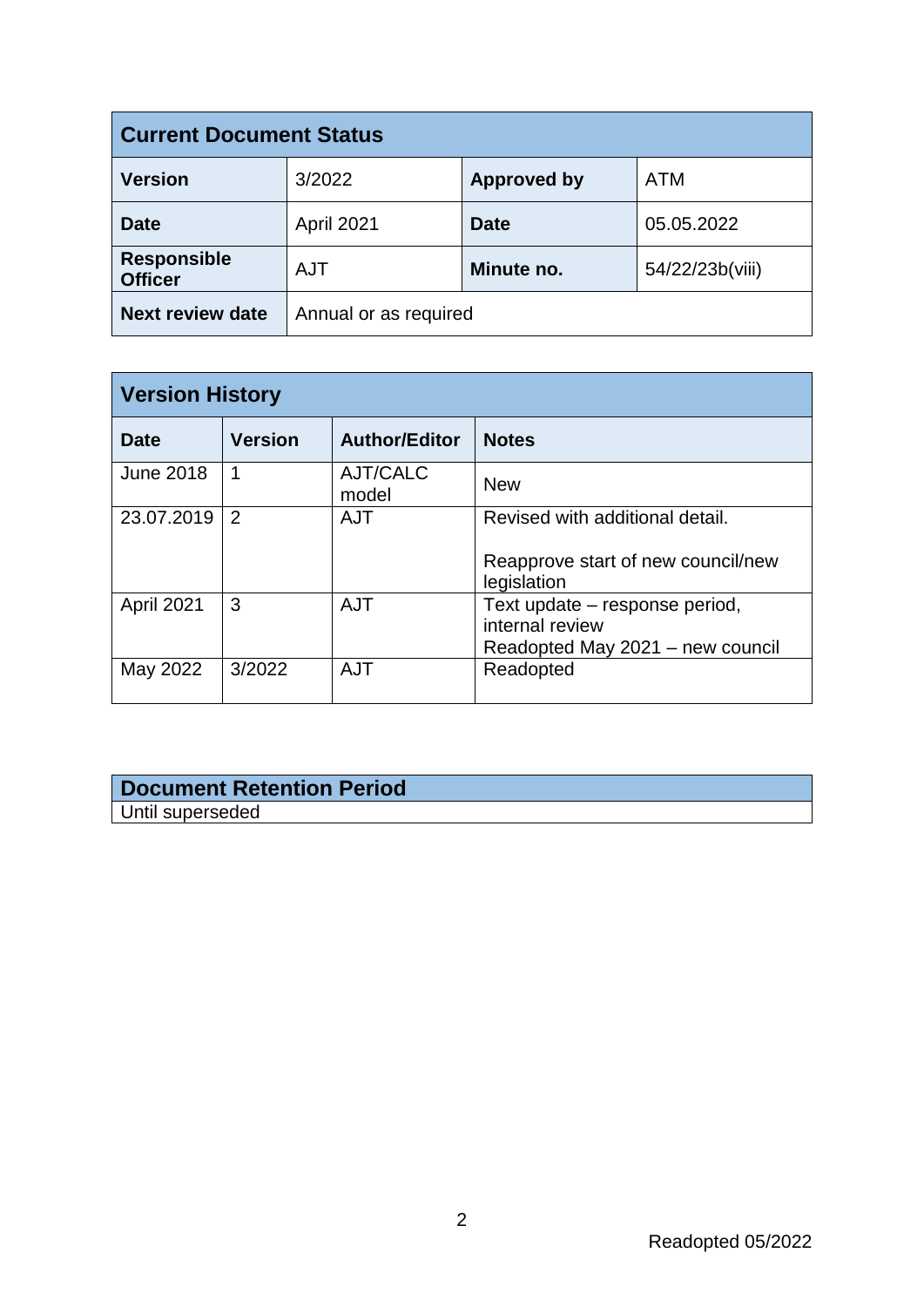# **Saltash Town Council**

# **Freedom of Information Requests**

# **Introduction**

The Freedom of Information Act 2000 ("the Act") was passed by Government to encourage free and open access to information held by Public Authorities across England, Wales and Northern Ireland. The Act allows access for any person or organization worldwide and there is no need for them to state their reason for wanting the information.

There are two main parts to the Act:

- The requirement for the Authority to develop and maintain a Publication Scheme (Guide to Council services and Information), and;
- The requirement for the Authority to respond to any request for information within twenty working days in most cases.

## **Who can make a request?**

Under the terms of The Freedom of Information Act 2000 ("the Act") and the Environmental Information Regulations 2004 ("EIR"), absolutely anyone may make a Freedom of Information request. There is no age limit, and applicants do not need to be a resident of the local region, or even of the UK. Requests do not need to go through a solicitor or other third party.

Commercial companies, pressure groups, other Public Authorities and Law firms all also have equal rights under the Act and EIRs.

## **Obtaining information and information held**

#### Town Council website

The website holds the type of information which the council routinely publishes e.g. minutes and agendas and accompanying documents. Information available under the Publication Scheme can also be found on the website

#### Inspection of documents held by the Clerk

Requests to view certain documents should be made by contacting the Clerk either via the website, telephone or in writing. Some documents required time to locate so it may be necessary to make an appointment. Full contact details are available at the end of this document.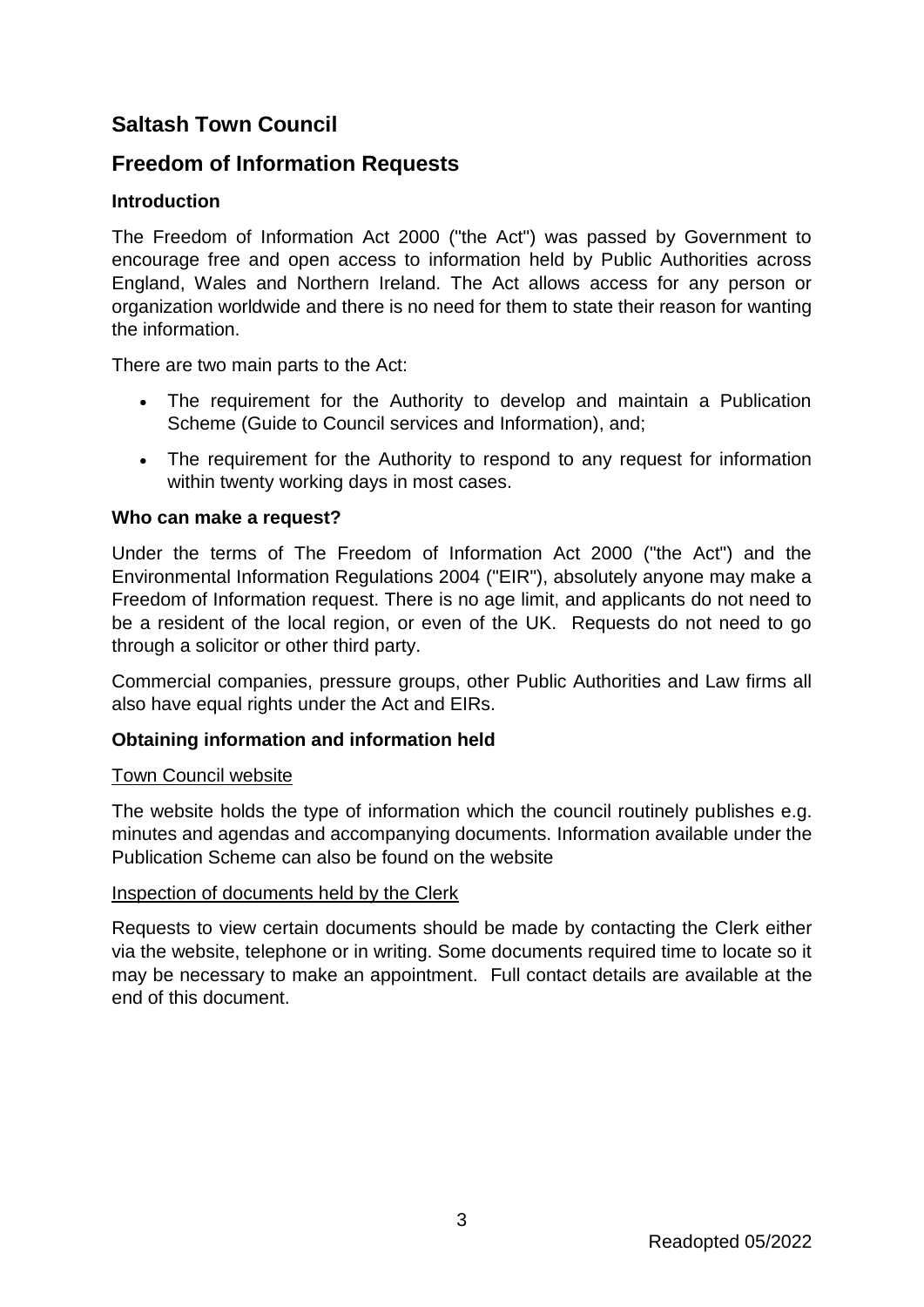# **Requests under the Freedom of Information Act 2000**

All Freedom of Information requests must:.<sup>1</sup>

- be in writing;
- include the requesters name and an address for correspondence; and,
- describe the information being requested. If the description of the information is unclear or ambiguous, the requester will be asked for further clarification in accordance with Section 1 (3) of the Act.

The requester can be an individual, a company or an organization but in each case they must provide their real name. A request made under pseudonym will be invalid.

Requests should be sent to the Freedom of Information Officer at the address at the end of this document.

# **Dealing with Freedom of Information Requests**

The Town Council is committed to dealing with requests within statutory guidelines; no more than 20 working days and more speedily where possible. This may be extended in specific circumstances or when the public interest test is engaged.

We will claim exemptions under FOI, or exceptions under EIR as appropriate, whilst maintaining a commitment to openness, transparency, scrutiny and the public interest. This is adhered to through the application of the Public Interest Test (PIT) where required.

Any repeated requests or requests that place an unnecessarily large burden on the authority may be refused as vexatious or manifestly unreasonable, taking into account prescribed legislation and guidance.

The Council reserves the right to refuse requests where the cost of supply of the information would exceed the statutory maximum, the 'appropriate limit', currently 18 hours of officer time under FOI.

# **Charges**

Rather than routinely charge fees whenever the cost limit is exceeded, it is our policy to offer advice and assistance to applicants to ensure that the applicant has the option of submitting a new modified request, capable of being dealt with free of charge.

# Charging below the appropriate limit

- The Council will charge applicants a fee in accordance with the fees regulations made under Section 9, 12 and 13 of the FOIA.
- The "appropriate limit" for FOI requests is 18 hours (or £450). No charges to produce the request will be made for requests taking under 18 hours (although disbursements may still apply).

4

<sup>1</sup> 1 Freedom of Information Act 2000 (Section 8)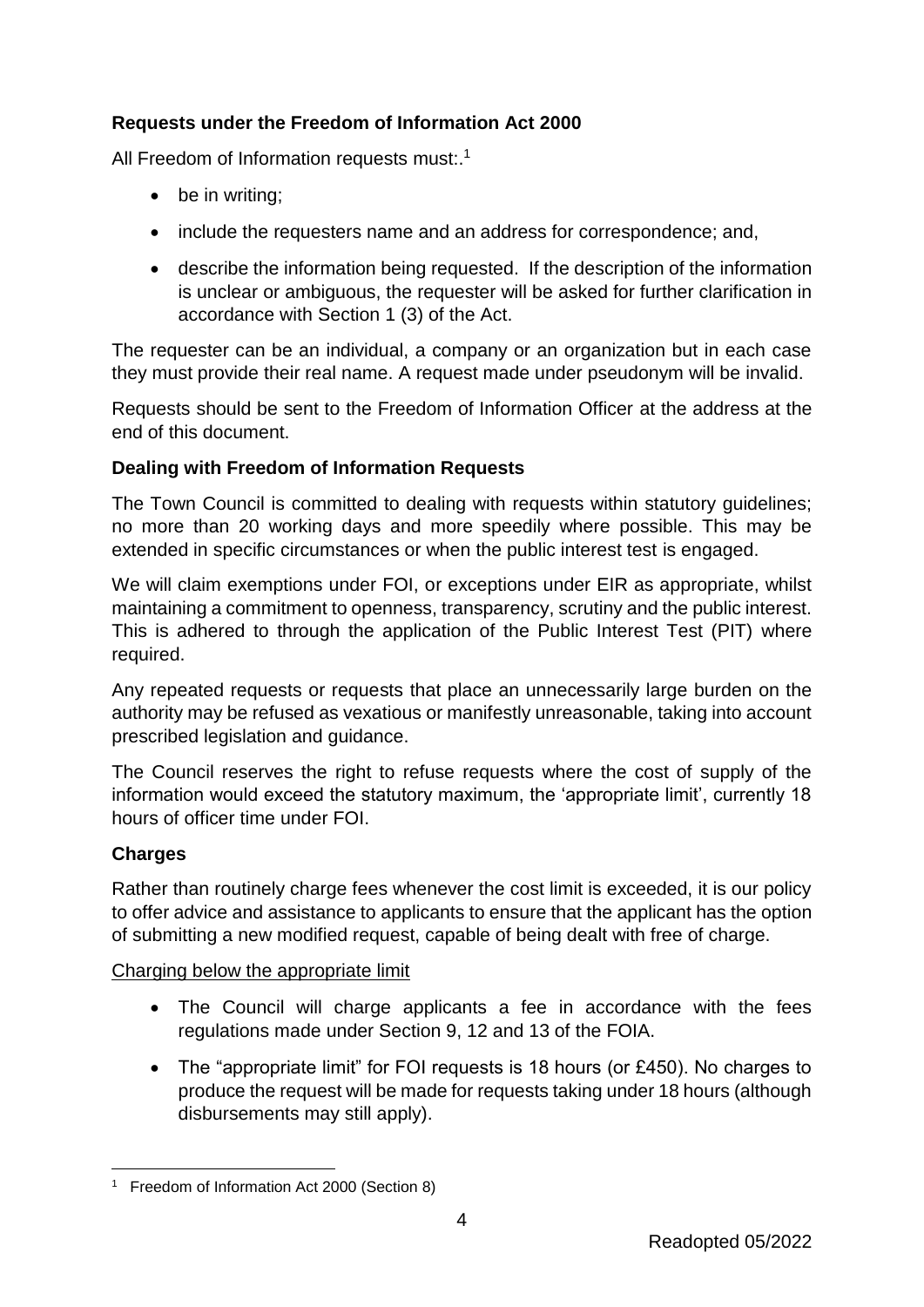- If the actual cost of answering the request turns out to be greater that the estimated amount charged, the additional cost will be borne by the Council.
- The Council will not charge VAT on requests for information, unless that information is available from another non-public authority source. VAT will be charged for information which is provided in accordance with the Council's Publication Scheme.

## Charging above the appropriate limit

If it is calculated that in order to comply with a request, the appropriate limit would be exceeded, the Council will provide help and assistance to bring the request under the appropriate limit, in order to respond. If it is not possible to narrow down the request, the Council may charge the actual cost of complying with the request or issue a refusal notice under Section 12 of the FOIA. The Council will use its discretion on a case by case basis.

## **Complaints**

Complaints relating to information provided under FOIA should be sent to the Town Clerk to be dealt with under the internal review procedure. A request for an internal review should be sent by the requester within 40 days of receiving a response. The Council has 20 days to deal with the request or up to 40 days in exceptional circumstances.

Where a requester is still unhappy following an internal review, they have the right to complain to the Information Commissioner's office.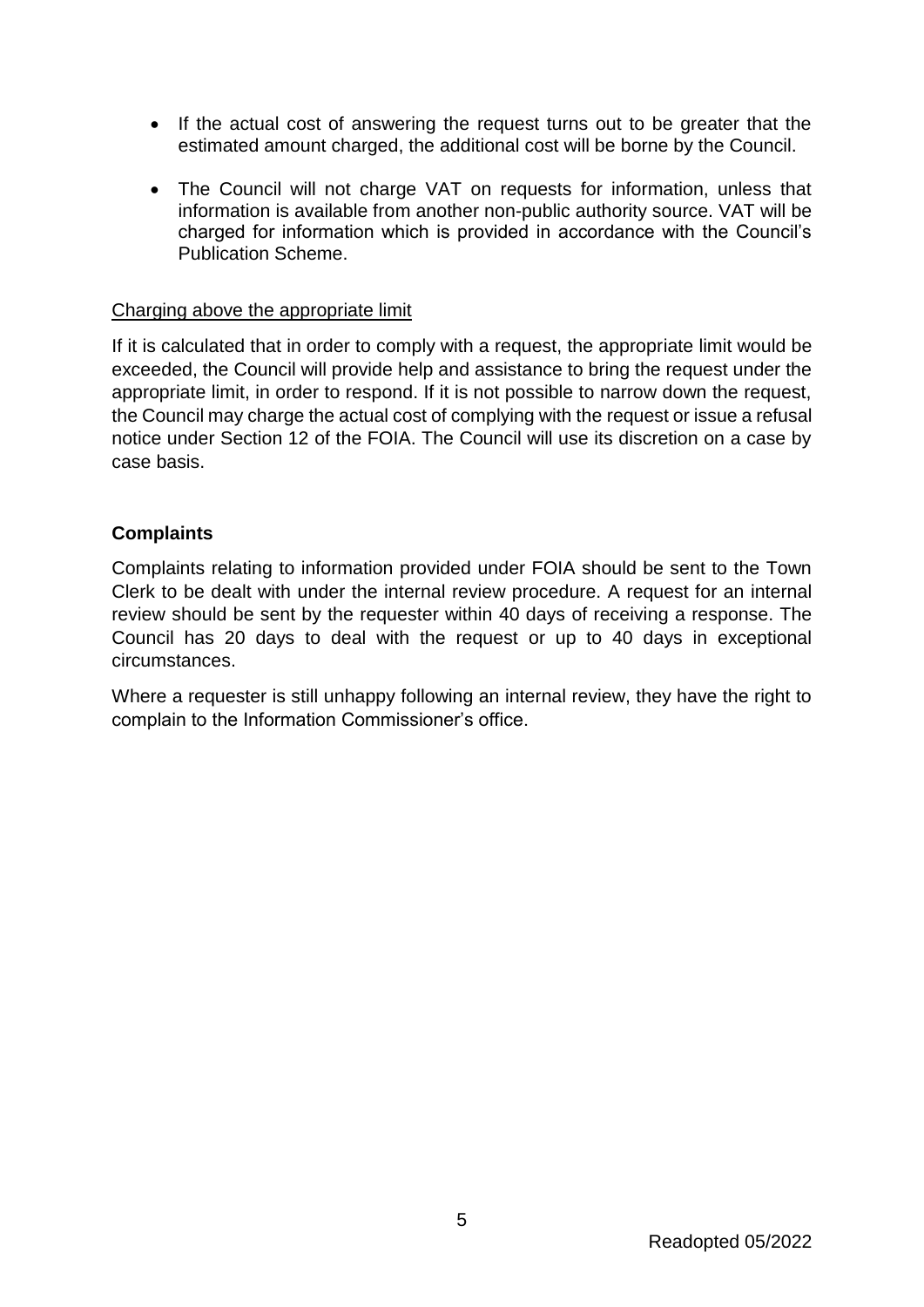# **Procedure**

# **Overview**

All FOIA requests will be directed to the FOI Officer who will follow the procedure laid out in the ICO flowchart of request handling. Additional guidance where required, will be sought from the ICO.

The application will be given a number and a file created to hold all correspondence and records. A record sheet should be completed detailing the date received, the deadline to supply the information and a record of any correspondence that may pause the clock together with any other relevant information.

Where a request is to be refused the FOI Officer will refer to the Head of Library and Administration Services who will in turn refer to the Town Clerk before issuing a refusal notice.

# **Time Limits**

Requests will be dealt with within the Limits prescribed in FOIA Section 10.

# **Releasing information**

Where a request is identified as valid and not subject to an exemption under the FOIA Part II (Exempt Information), the requester will be informed that the information is held and notified of any charges to be applied before the request can be fulfilled. Charges that apply should be paid in full before any work is done on providing information. If no payment is received within three months, the request can be deemed as withdrawn.

All information to be released must be screened prior to release for information that falls under GDPR and Data Protection. This information must be securely redacted from all documents.

# **Refusing a request**

The FOIA gives a right of access to information that public authorities hold, but it also contains several possible exemptions from that right, which are listed in Part II of the Act. Some of these exemptions require the authority to consider the balance of public interest in deciding whether to withhold the information; these are known as 'qualified' exemptions. Others do not; these are known as 'absolute' exemptions. The absolute exemptions are listed in Section 2 (3); the exemptions in Part II that are not listed in are qualified. 2

An intention to refuse a request should be carefully explored before proceeding. Advice should be taken from the ICO and a report attached to the request when the file is closed. STC should consider the amount of work involved (and the strain on resources) in responding to a FOIA request that can be established as acceptable before it can identify what is "disproportionate".

Grounds for refusal may include but are not limited to the following:

<sup>1</sup> 2 Source ICO: the public interest test version 2.1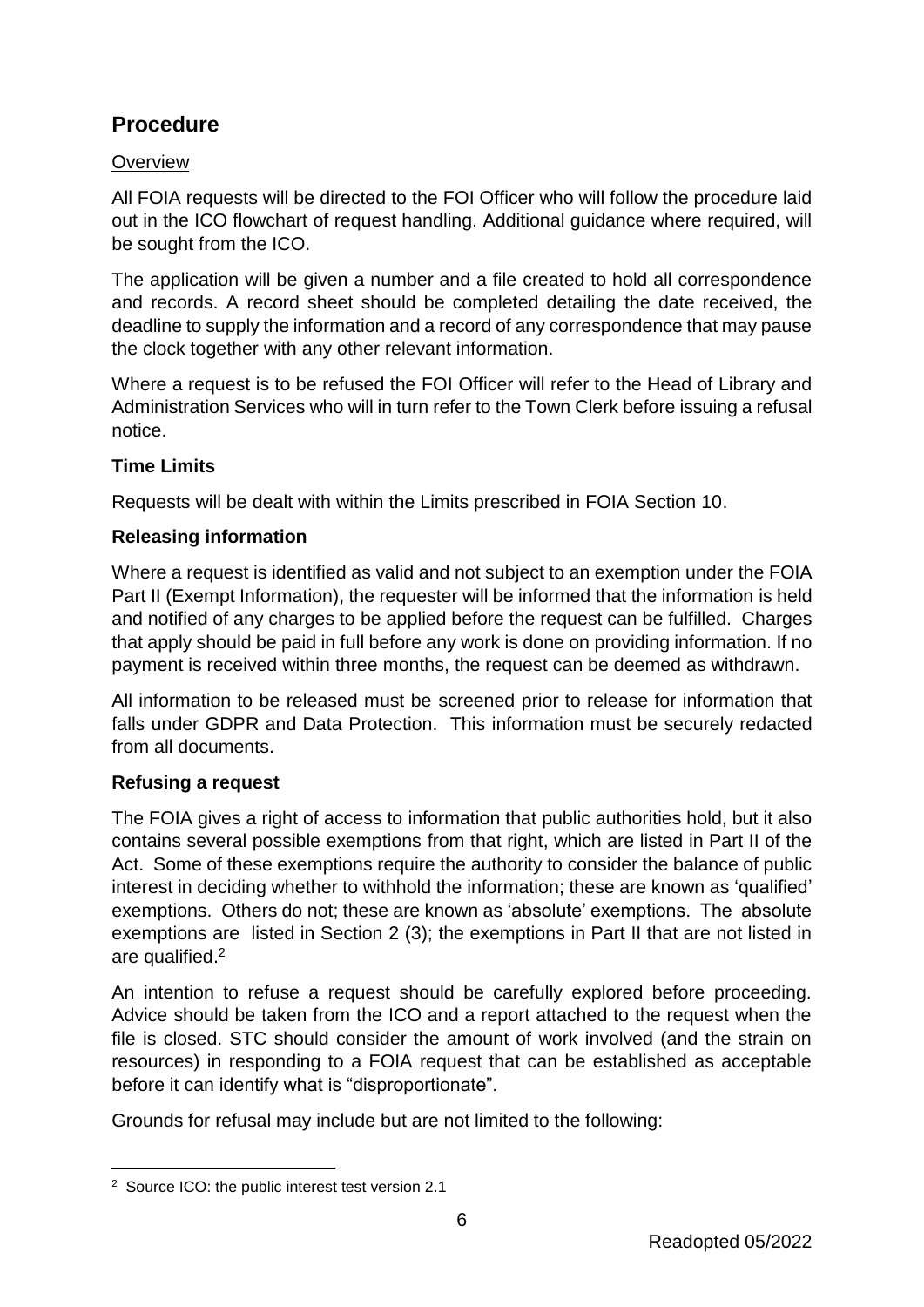# **Section 12** (cost limit) as grounds for refusing a request**<sup>3</sup>**

## **Overview**

Section 12 of FOIA allows a public authority to refuse to deal with a request where it estimates that it would exceed the appropriate limit to: - either comply with the request in its entirety or; - confirm or deny whether the requested information is held.

The estimate must be reasonable in the circumstances of the case.

The appropriate limit is currently £600 for central government and £450 for all other public authorities.

Where a public authority claims that Section 12 is engaged, it should, where reasonable, provide advice and assistance to help the requester to refine the request so that it can be dealt with under the appropriate limit.

## Same or similar information:

Regulation 5 (2) of the Fees Regulations-requests which are to be aggregated relating to any extent to the same or similar information.

Whilst every request should be considered on its own facts same or similar information applies where there is an overarching theme or common thread running between requests in terms of the nature of the information that has been requested.

Requests received within 60 consecutive working days can be aggregated.

# **Section 14 dealing with vexatious requests<sup>4</sup>**

Note**:** If relying upon section 14 Town Council must build a strong and substantiated case to the ICO.

## **Overview**

- Under section 14(1) of the Act, public authorities do not have to comply with vexatious requests. There is no public interest test.
- Section 14(1) may be used in a variety of circumstances where a request, or its impact on a public authority, cannot be justified. Whilst public authorities should think carefully before refusing a request as vexatious they should not regard section 14(1) as something which is only to be applied in the most extreme of circumstances.
- Section 14(1) can only be applied to the request itself and not the individual who submitted it.
- Sometimes a request may be so patently unreasonable or objectionable that it will obviously be vexatious.
- $\frac{1}{3}$

7

ICO Requests where the cost of compliance exceeds the appropriate limit

<sup>4</sup> ICO

Dealing with vexatious requests (section 14)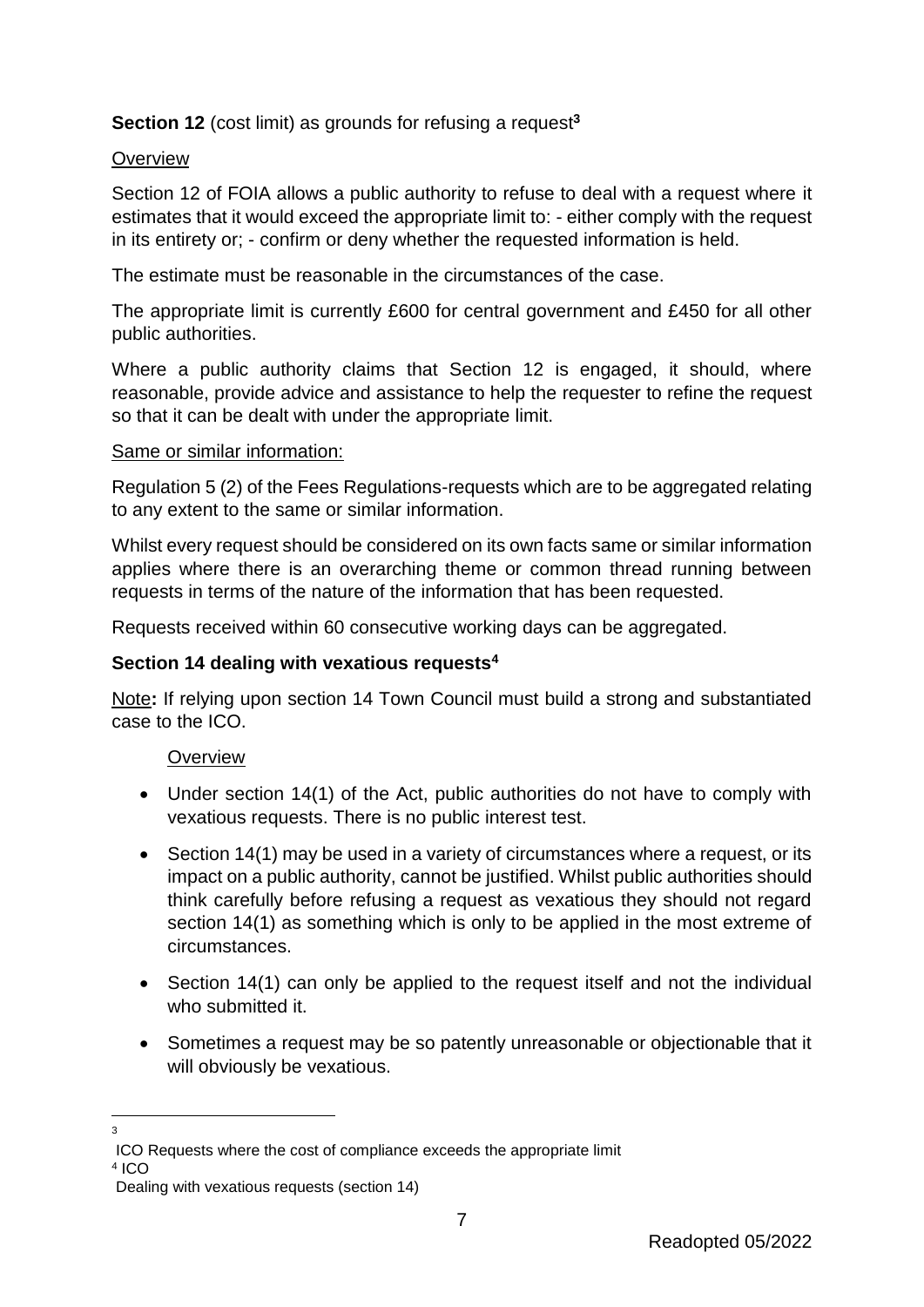- In cases where the issue is not clear-cut, the key question to ask is whether the request is likely to cause a disproportionate or unjustified level of disruption, irritation or distress.
- This will usually be a matter of objectively judging the evidence of the impact on the authority and weighing this against any evidence about the purpose and value of the request.
- The public authority may also take into account the context and history of the request, where this is relevant
- Although not appropriate in every case, it may be worth considering whether a more conciliatory approach could help before refusing a request as vexatious.
- A public authority must still issue a refusal notice unless it has already given the same individual a refusal notice for a previous vexatious request, and it would be unreasonable to issue another one.
- If the cost of compliance is the only or main issue, the ICO recommend that the authority should consider first whether section 12 applies (there is no obligation to comply where the cost of finding and retrieving the information exceeds the appropriate limit).

**Section 14(1)** is designed to protect public authorities by allowing them to refuse any requests which have the potential to cause a disproportionate or unjustified level of disruption, irritation or distress.

Indicators: (not listed in any order of importance)

# **Abusive or aggressive language**

The tone or language of the requester's correspondence goes beyond the level of criticism that a public authority or its employees should reasonably expect to receive.

## **Burden on the authority**

The effort required to meet the request will be so grossly oppressive in terms of the strain on time and resources, that the authority cannot reasonably be expected to comply, no matter how legitimate the subject matter or valid the intentions of the requester.

## **Personal grudges**

For whatever reason, the requester is targeting their correspondence towards a particular employee or office holder against whom they have some personal enmity.

## **Unreasonable persistence**

The requester is attempting to reopen an issue which has already been comprehensively addressed by the public authority, or otherwise subjected to some form of independent scrutiny.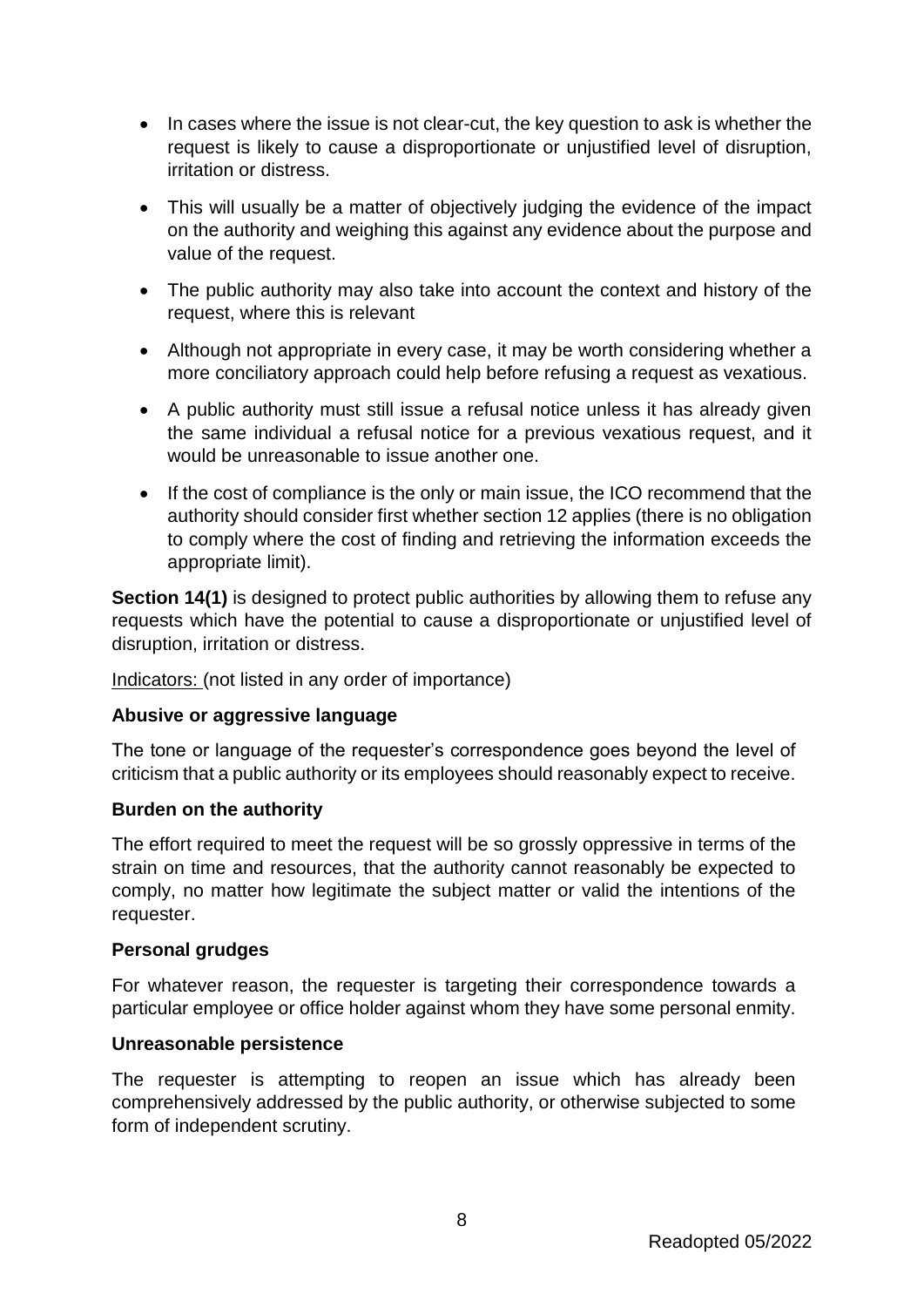#### **Unfounded accusations**

The request makes completely unsubstantiated accusations against the public authority or specific employees.

#### **Intransigence**

The requester takes an unreasonably entrenched position, rejecting attempts to assist and advise out of hand and shows no willingness to engage with the authority.

#### **Frequent or overlapping requests**

The requester submits frequent correspondence about the same issue or sends in new requests before the public authority has had an opportunity to address their earlier enquiries.

#### **Deliberate intention to cause annoyance**

The requester has explicitly stated that it is their intention to cause disruption to the public authority, or is a member of a campaign group whose stated aim is to disrupt the authority.

#### **Scattergun approach**

The request appears to be part of a completely random approach, lacks any clear focus, or seems to have been solely designed for the purpose of 'fishing' for information without any idea of what might be revealed.

#### **Disproportionate effort**

The matter being pursued by the requester is relatively trivial and the authority would have to expend a disproportionate amount of resources in order to meet their request.

## **No obvious intent to obtain information**

The requester is abusing their rights of access to information by using the legislation as a means to vent their anger at a particular decision, or to harass and annoy the authority, for example, by requesting information which the authority knows them to possess already.

#### **Futile requests**

The issue at hand individually affects the requester and has already been conclusively resolved by the authority or subjected to some form of independent investigation.

#### **Frivolous requests**

The subject matter is inane or extremely trivial and the request appears to lack any serious purpose. The request is made for the sole purpose of amusement.

As the Upper Tribunal in *Information Commissioner vs Devon County Council & Dransfield [2012] UKUT 440 (AAC), (28 January 2013)* observed;

*'There is…no magic formula – all the circumstances need to be considered in reaching what is ultimately a value judgement as to whether the request in issue is vexatious in the sense of being a disproportionate, manifestly unjustified, inappropriate or improper use of FOIA'.*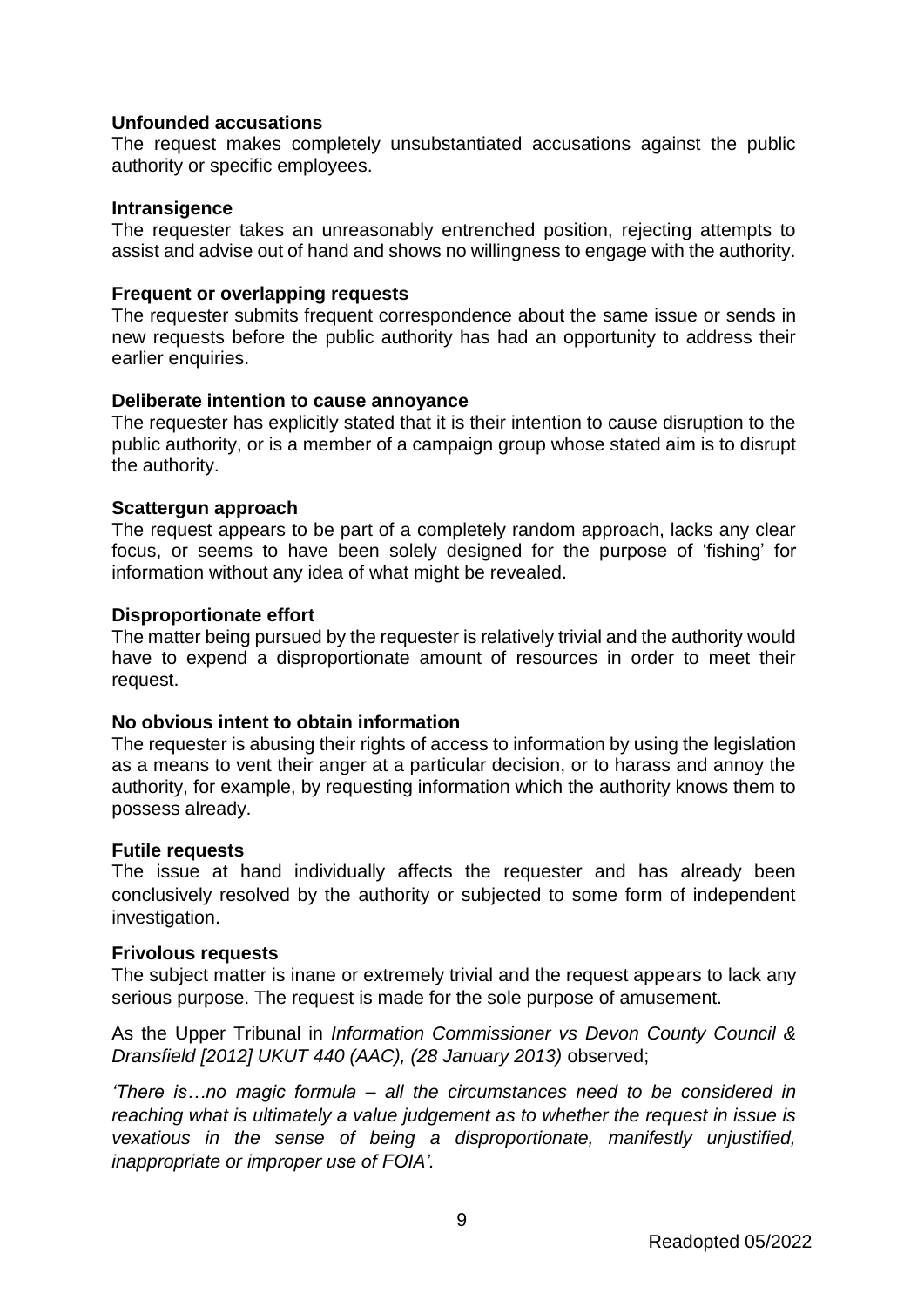Therefore, the fact that a request has one or more of the characteristics listed above does not necessarily mean it that it is vexatious. Some factors will be easier to evidence and support than others. It is also important that factors are considered on the circumstances of each individual case; the strength of the factors will vary in importance depending on the case.

# **Charges**

The FOIA does not allow STC to charge a flat fee but the Council can recover communication costs, such as for photocopying, printing and postage. Other costs cannot normally be charged for, such as for staff time spent searching for information, unless other relevant legislation authorises this.

The following ICO guidance should be referred to:

- Fees may be charged when the cost of compliance exceeds the appropriate limits<sup>5</sup>
- **•** Requests where the cost of compliance exceeds the appropriate limit<sup>6</sup>

Regulation 4 (3) of the Fee Regulations states that a public authority can only take into account the costs it reasonably expects to incur in carrying out the following permitted activities in complying with the request:

- Determining whether the information is held;
- Locating information, or a document containing it;
- Retrieving the information, or a document containing it; and
- Extracting information from a document containing it

STC has identified that any request estimated to exceed 20 hours of staff time will place a significant burden on time and resources.

Communicating information:

| Photocopying        | 10p per sheet | Black-and-white only                                                                                                                                             |
|---------------------|---------------|------------------------------------------------------------------------------------------------------------------------------------------------------------------|
| <b>USB drive</b>    | At cost       |                                                                                                                                                                  |
| Postage and packing | At cost       | the<br>ensure that<br>Τo<br>information is handed to<br>the individual who has<br>requested, STC would<br>prefer that the information<br>is collected in person. |

A signature will be requested whether the information is collected in person or posted.

<sup>1</sup> 5 ICO version 2.2

<sup>6</sup> ICO version 1.2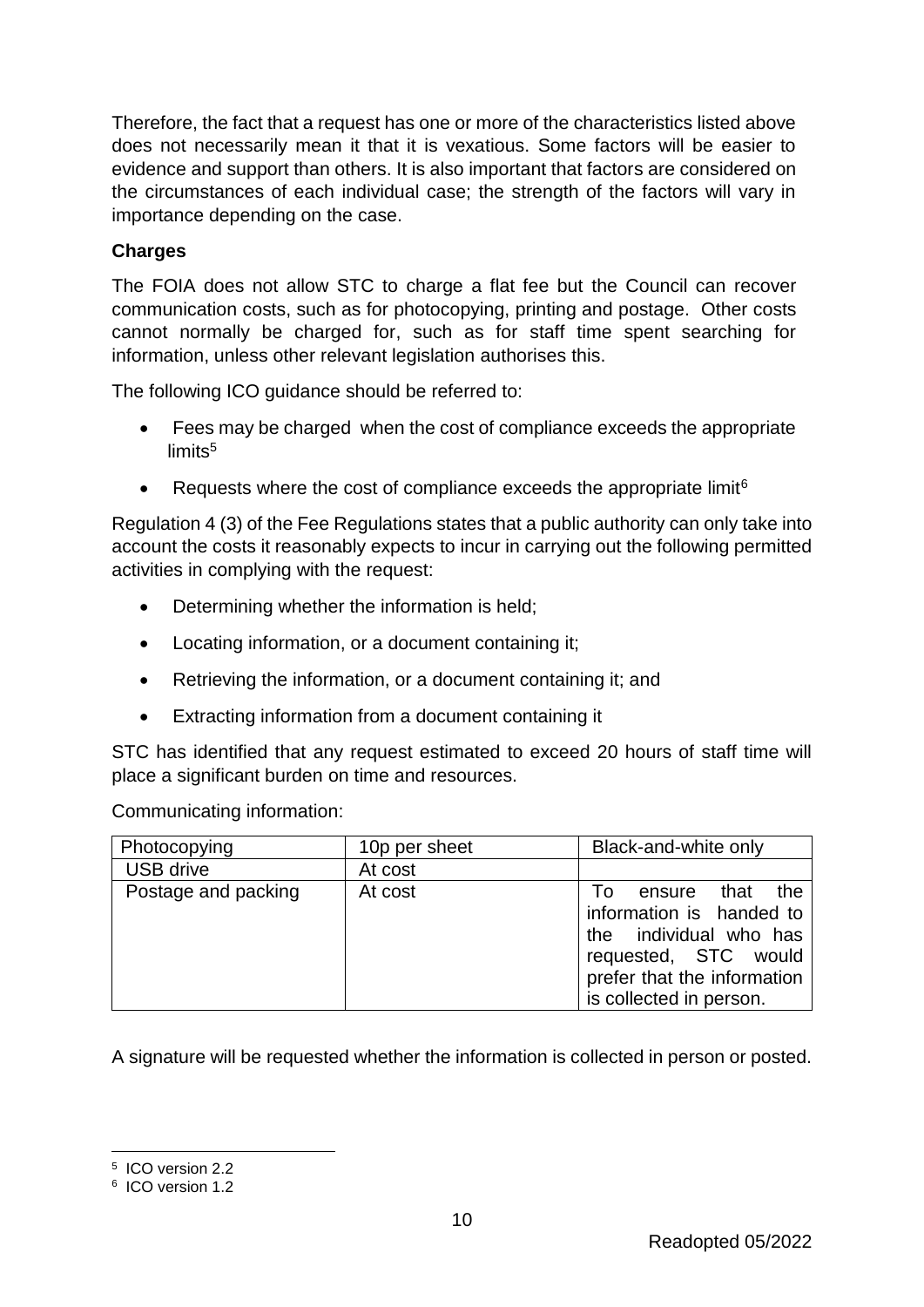# **Completed requests**

When information has been provided the FOI officer will write to the requester asking for confirmation that the request has been fulfilled and noting that if a reply is not received within two months that the file will be closed.

# **Closing the file**

When a request has been fulfilled the file should be closed and a report attached confirming that the request has been completed or the reason for not supplying the request.